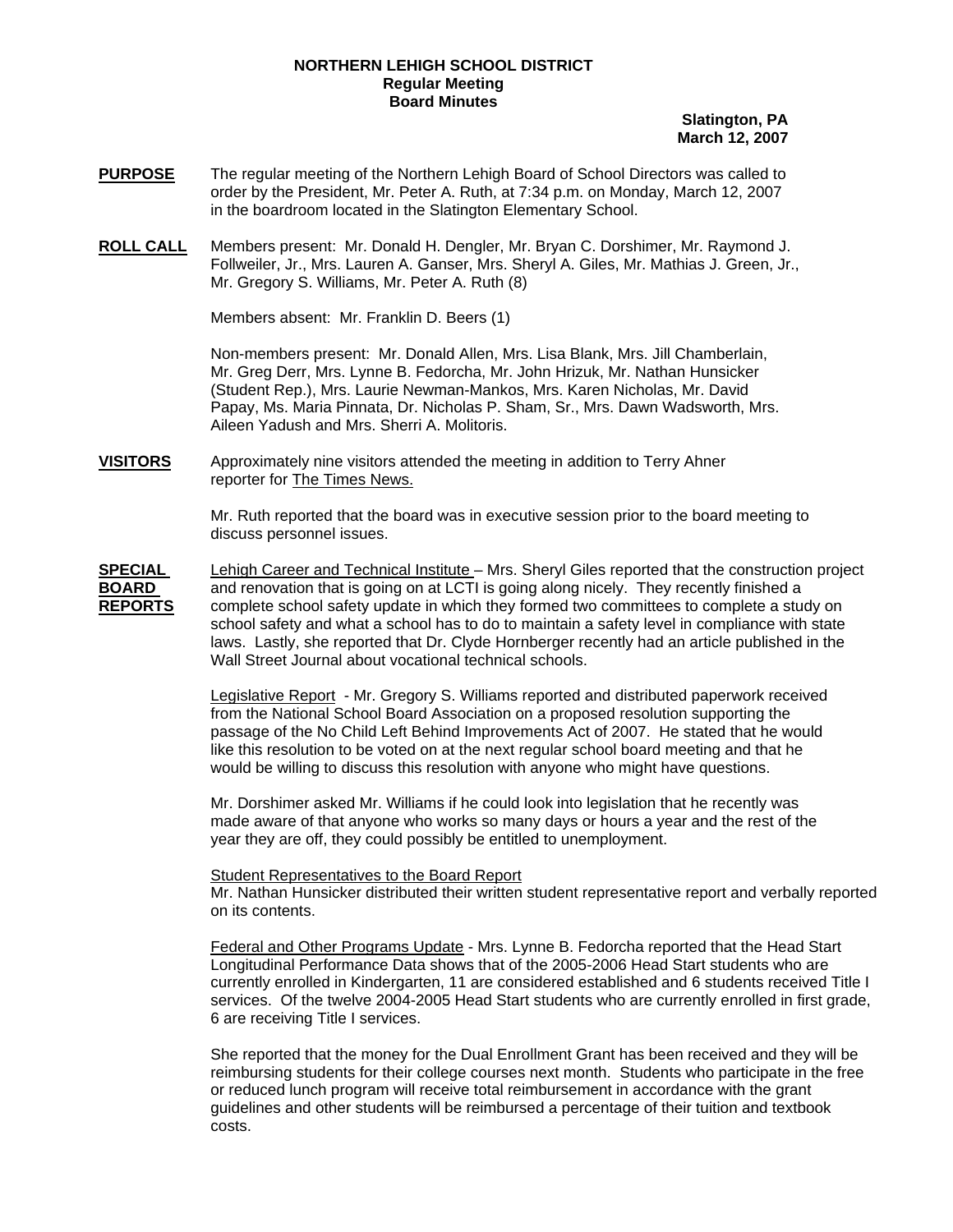SPECIAL Mrs. Fedorcha introduced Ms. Julie Fehnel, 4<sup>th</sup> grade Slatington Elementary School Teacher, **BOARD** who handed out paperwork and presented a PowerPoint presentation on the Six-Minute Solution **REPORTS** – A Fluency Intervention. This program is a classroom intervention to increase reading fluency (cont.) in just six minutes a day.

> Lastly, Mrs. Fedorcha reported to the board on original conference budget amounts, amounts spent to date on conferences and amounts still left to spend. She informed the board of general guidelines used in determining whether to send a staff member to a conference or not. She will mail home this information for the board.

> Business Manager's Report – Mrs. Lisa Blank distributed a memo with additional requested information on the 2007-2008 school district budget for review by the board. She stated that budget discussion will take place at the next regular school board meeting held on April 2, 2007.

Superintendent's Report - Dr. Nicholas P. Sham, Sr.

Dr. Sham referenced the last three pages of Mrs. Blank's document and stated that if there are any suggestions or changes they should let Mrs. Blank or himself know. He said that when you talk about non-mandated items the Board should keep in mind that there are some things that can be labeled as non-mandated but does not necessarily mean that in reality administration would ever recommend not having those items. He stated that Mrs. Blank wanted to give the Board the most accurate list of non-mandated programs, even though she would never recommend not having some of the programs on the list.

He reminded the board that the April 2, 2007 board meeting is at the Middle School.

 He stated that the CLIU #21 School Board Conference on March 29, 2007 will be recognizing Mr. Dorshimer and Mr. Green for their years of service on the Northern Lehigh School Board. Please let Sherri know if you would like to attend, by March 21, 2007.

 Dr. Sham reminded the board that the Head Start program we have at Northern Lehigh is the first in the state and has become a model for other districts across the state. His initiative that all students prior to graduation from Northern Lehigh will learn to read, and read well, is a collaborative effort of many different people within this school district. He is thrilled with where the district is now, knowing that the job is not done and probably never will be, but everyone will continue to get better and they are making an impact.

 He reported that Dawn Wadsworth and he made a presentation at the Catasauqua Area School District on RTI and the impact it is having on reading. Catasauqua is also looking at full day Kindergarten.

 Lastly, Mr. Dorshimer's term as the representative on the CLIU Board of Directors ends June 30, 2007 and we need nominations for a representative on the CLIU Board of Directors from July 1, 2007 to June 30, 2010.

| Motion CLIU  | Mrs. Ganser made a motion, which was seconded by Mr. Green that the Board of                                          |  |  |  |
|--------------|-----------------------------------------------------------------------------------------------------------------------|--|--|--|
| <b>Board</b> | Education approve Mr. Dorshimer as representative on the CLIU #21 Board of Directors from                             |  |  |  |
| Appointment  | July 1, 2007 to June 30, 2010.                                                                                        |  |  |  |
| Bryan        |                                                                                                                       |  |  |  |
| Dorshimer    | Mr. Dengler, Mr. Dorshimer, Mr. Follweiler, Mrs. Ganser, Mrs. Giles,<br>YEA:<br>Mr. Green, Mr. Williams, Mr. Ruth (8) |  |  |  |
|              | NAY:<br>None $(0)$                                                                                                    |  |  |  |

**PERSONNEL** Mrs. Ganser made a motion, which was seconded by Mrs. Giles that the Board of Education approve the following personnel items: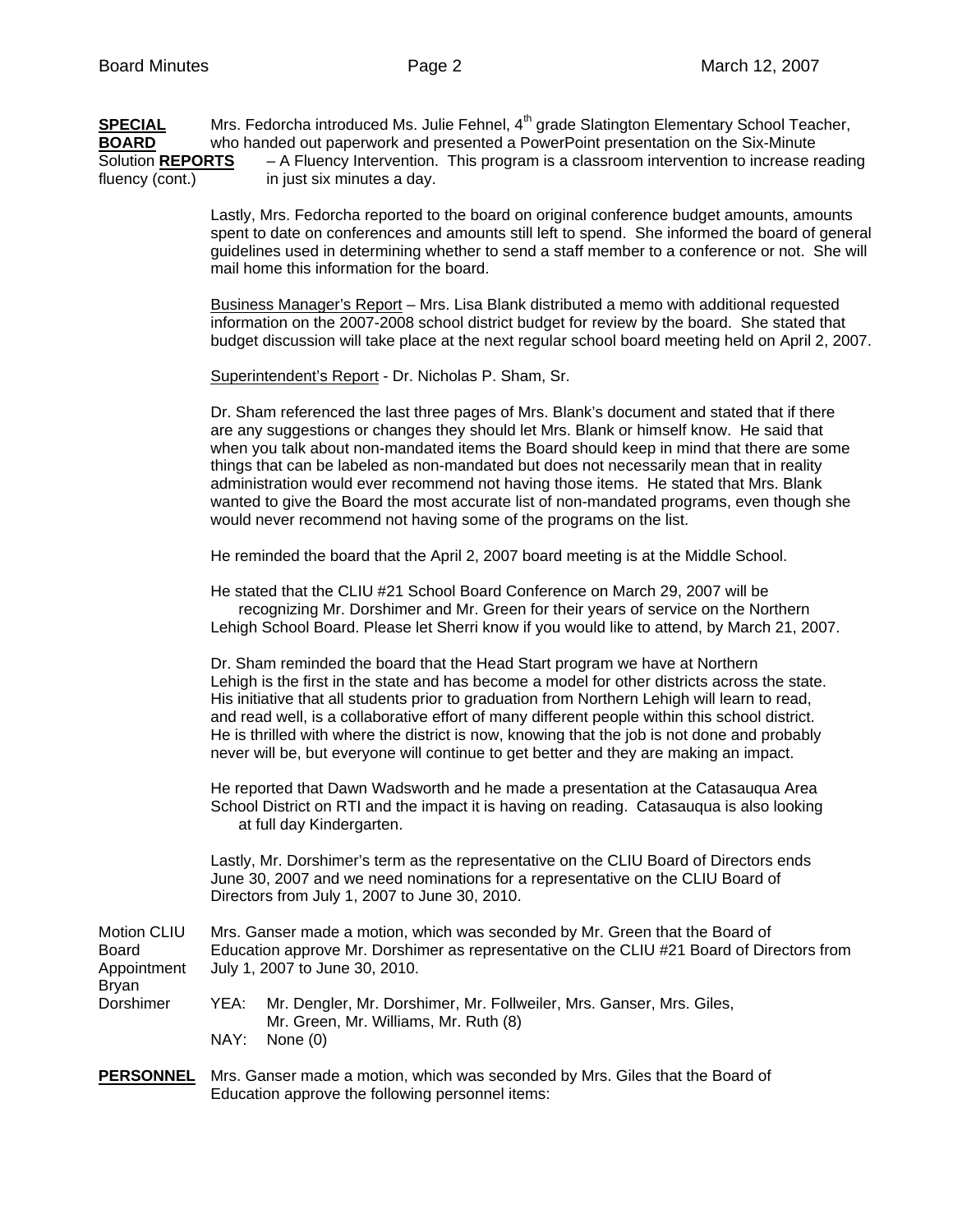# **PERSONNEL**

| (cont.)<br>Nomination<br>for<br>Aptmnt. -<br>Professional | Lori Middaugh<br>Assignment:<br>Effective:<br>Termination:<br>Salary:                                                                                                                                                                                                                                                                                                                                | <b>Temporary Vacancy Replacement</b><br>Slatington Elementary School, Grade 5 replacing<br>employee #240 who was granted a family medical leave<br>for the remainder of the 2006-2007 school year<br>March 5, 2007<br>On or about June 14, 2007<br>\$38,500.00 (Prorated for the 2006/2007 School Year)<br>(Step 1 Bachelors on the 2006-2007 CBA Salary Schedule) |  |  |  |  |
|-----------------------------------------------------------|------------------------------------------------------------------------------------------------------------------------------------------------------------------------------------------------------------------------------------------------------------------------------------------------------------------------------------------------------------------------------------------------------|--------------------------------------------------------------------------------------------------------------------------------------------------------------------------------------------------------------------------------------------------------------------------------------------------------------------------------------------------------------------|--|--|--|--|
| Co-Curricular<br>Volunteers<br>2006-2007                  | Gary Andrew*<br>Dan Wanamaker*<br>*Pending Clearances                                                                                                                                                                                                                                                                                                                                                | <b>Assistant Baseball Coach</b><br><b>Assistant Baseball Coach</b>                                                                                                                                                                                                                                                                                                 |  |  |  |  |
| Resignation/<br>Retirement<br>which Janet Kern<br>οf      | service.                                                                                                                                                                                                                                                                                                                                                                                             | Accept the resignation of Janet Kern from her position as English teacher in the Northern<br>Lehigh Middle school, effective the last teacher day of the 2006/2007 school year, at<br>time she will begin her retirement from Northern Lehigh School District after 35 years                                                                                       |  |  |  |  |
| Leave<br>Without<br>Pay                                   | Approve the request of Timothy Weaber, Slatington Elementary teacher, to take an unpaid<br>leave of absence on April 23, 2007. He will be using this day in conjunction with 2 personal<br>days on April 24 & 25 to attend a church conference. His request will not be considered a<br>precedent for future requests per correspondence received from the Northern Lehigh<br>Education Association. |                                                                                                                                                                                                                                                                                                                                                                    |  |  |  |  |
|                                                           | YEA:<br>NAY:<br>None $(0)$                                                                                                                                                                                                                                                                                                                                                                           | Mr. Dengler, Mr. Dorshimer, Mr. Follweiler, Mrs. Ganser, Mrs. Giles,<br>Mr. Green, Mr. Williams, Mr. Ruth (8)                                                                                                                                                                                                                                                      |  |  |  |  |
| <b>CONFER-</b><br><b>ENCES</b>                            | Mrs. Ganser made a motion, which was seconded by Mr. Williams that the<br>Education approve the following conference items:                                                                                                                                                                                                                                                                          |                                                                                                                                                                                                                                                                                                                                                                    |  |  |  |  |
|                                                           | Rhonda Frantz - A/CAPA Spring Conference - March 22, 2007 - Hershey, PA -<br>Registration: \$165.00, Travel: \$72.75, Meals: \$8.00 - Total Approximate Cost: \$245.75<br>Funding: Business Office Budget                                                                                                                                                                                            |                                                                                                                                                                                                                                                                                                                                                                    |  |  |  |  |
|                                                           | $$145.00 - Funding: IDEA$                                                                                                                                                                                                                                                                                                                                                                            | Laurie Newman-Mankos - $35th$ Special Education Law Conference - May 11, 2007 -<br>Lehigh University Bethlehem, PA - Registration: \$145.00 - Total Approximate Cost:                                                                                                                                                                                              |  |  |  |  |
|                                                           |                                                                                                                                                                                                                                                                                                                                                                                                      | Jill Chamberlain - 35 <sup>th</sup> Special Education Law Conference - May 11, 2007 - Lehigh<br>University Bethlehem, PA - Registration: \$145.00, Travel: \$24.00 - Total Approximate<br>Cost: \$169.00 - Funding: Curriculum and Instruction Budget                                                                                                              |  |  |  |  |
|                                                           | Suzanne Mengel - Depression & Anxiety in Childhood in Pennsylvania - March 30, 2007 -<br>Allentown, PA - Registration: \$279.00 - Total Approximate Cost: \$279.00 - Funding:<br><b>Curriculum and Instruction Budget</b>                                                                                                                                                                            |                                                                                                                                                                                                                                                                                                                                                                    |  |  |  |  |
|                                                           | Megan Wentz - PMEA 2007 State Conference - April 19-21, 2007 - Hershey, PA -<br>Registration: \$115.00, Travel: \$40.00, Meals: \$25.00 - Total Approximate Cost: \$180.00 -<br>Funding: Curriculum and Instruction Budget                                                                                                                                                                           |                                                                                                                                                                                                                                                                                                                                                                    |  |  |  |  |
|                                                           | Registration:                                                                                                                                                                                                                                                                                                                                                                                        | Lora Krum - PMEA 2007 State Conference - April 19-21, 2007 - Hershey, PA -<br>\$95.00, Travel: \$45.00, Lodging: \$298.00 - Total Approximate Cost:<br>\$438.00 - Funding: Curriculum and Instruction Budget                                                                                                                                                       |  |  |  |  |
|                                                           |                                                                                                                                                                                                                                                                                                                                                                                                      | Karen Nicholas - PASA Women's Caucus Conference - May 2-4, 2007 - Hershey, PA -<br>Registration: \$350.00, Travel: \$33.00, Lodging: \$389.00 - Total Approximate Cost: \$772.00 -                                                                                                                                                                                 |  |  |  |  |

Funding: Curriculum and Instruction Budget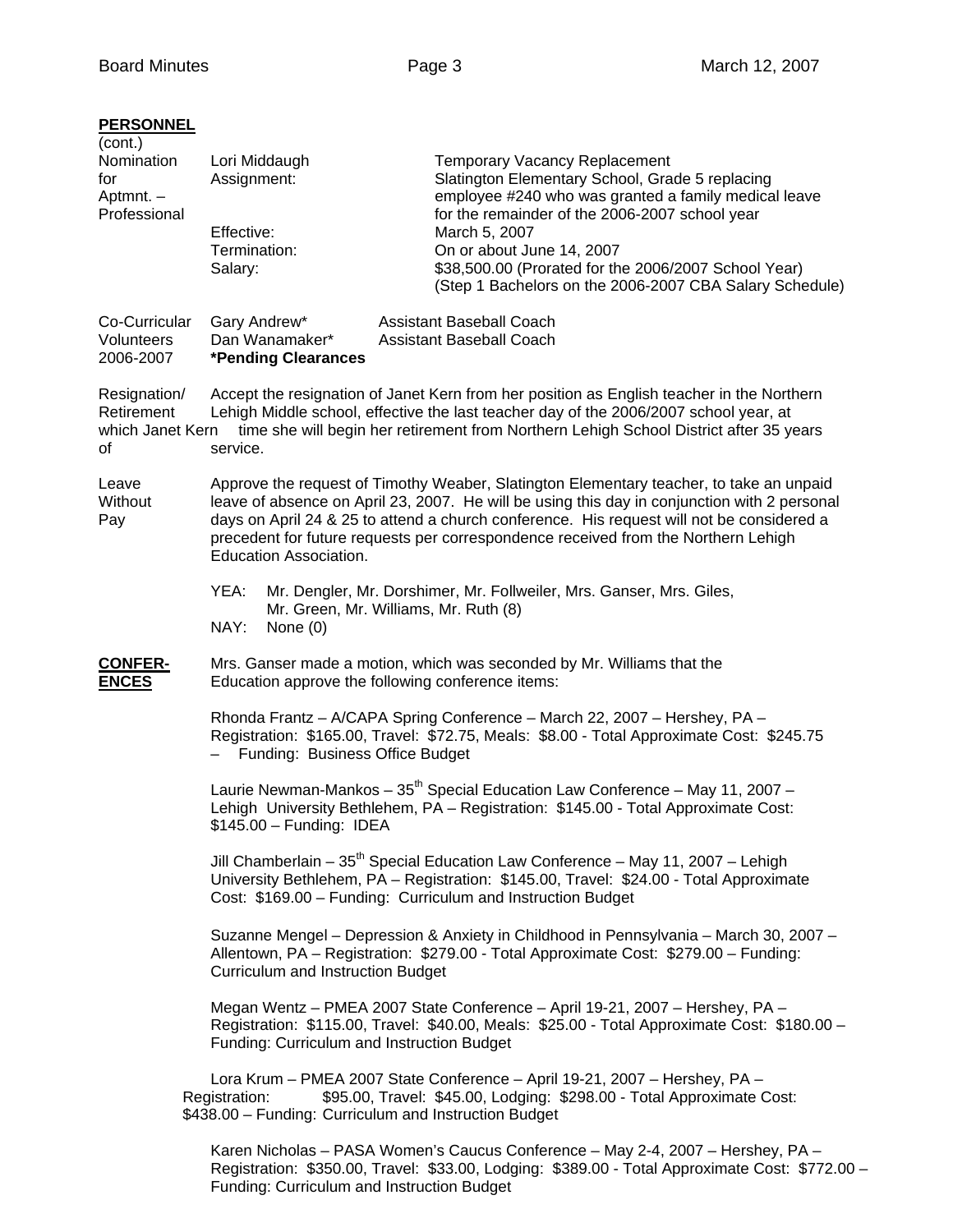| <b>CONFER-</b> | YEA: | Mr. Dengler, Mr. Dorshimer, Mr. Follweiler, Mrs. Ganser, Mrs. Giles, |
|----------------|------|----------------------------------------------------------------------|
| <b>ENCES</b>   |      | Mr. Green, Mr. Williams, Mr. Ruth (8)                                |
| (cont.)        |      | NAY: None (0)                                                        |

**POLICY** Mr. Green made a motion, which was seconded by Mr. Dorshimer that the Board of Education approve the following policy item:

# Resolution **RESOLUTION-EXEMPTING CERTAIN OPEN SPACE REAL** for Act 4 **PROPERTY FROM FURTHER MILLAGE INCREASES IMPOSE ON REAL PROPERTY**

**WHEREAS,** Northern Lehigh School District (hereinafter the "School District") recognized the importance of preserving open space and conserving natural resources located within the boundaries of the School District, including farmland and forests, and allowing more dense future development to occur in other areas; and

**WHEREAS,** on January 19, 1968, the General Assembly of the Commonwealth of Pennsylvania, enacted Act No. 442, P.L. 992 of 1967, as amended by Act No. 153 if 1996, as amended by Act No. 4 of 2006 (hereinafter referred to collectively as the "Act"), for purposes of acquiring and preserving open space property within the Commonwealth; and

**WHEREAS,** under the provisions of the Act, the governing bodies, including a school district, of each taxing district that imposes a tax on certain categories of real property being used for open space purposes may provide for exemption from further millage increases on such property by ordinance or resolution; and

**WHEREAS,** the School District desires to encourage the acquisition and preservation of open space and agricultural real property located within the boundaries of the School District by adoption of a resolution providing exemption from further millage increases imposed on such real property.

 NOW, THEREFORE, BE IT RESOLVED BY THE SCHOOL DISTRICT AS FOLLOWS:

 Section 1. The following real property is hereby exempt from further millage increase imposed on such real property:

- (1) Real property in which the open space property interests have been acquired by a local government unit in accordance with the Act;
- (2) Real property that is subject to an easement acquired in accordance with the Act of June 30, 1981 (P.L. 128, No. 43) 3 P.S. Section 901 et seq., known as the "Agricultural Area Security Law"; and
- (3) Real property from which "transferable development rights" (TDR's) have been transferred and retired by a local government unit without their development potential having occurred on other lands:

And provided that the exemption from further millage increases for real property as provided for in clauses (1), (2) or (3) of Section 1 of the Resolution shall be authorized only for real property qualifying for such exemption under the provisions of Section 2(b)(1) of Article VIII of the Constitution of Pennsylvania.

 Section 2. The millage freeze authorized by the Resolution shall apply to all eligible real property, whether the real property met the criteria of this Resolution prior to or subsequent to the effective date hereof. For prior acquisitions, the date on which the millage rate shall be frozen shall be the effective date of this Resolution. For subsequent acquisitions, the date on which the millage rate shall be frozen shall be the date the local government unit completes the acquisition under clauses (1), (2) or (3) of Section 1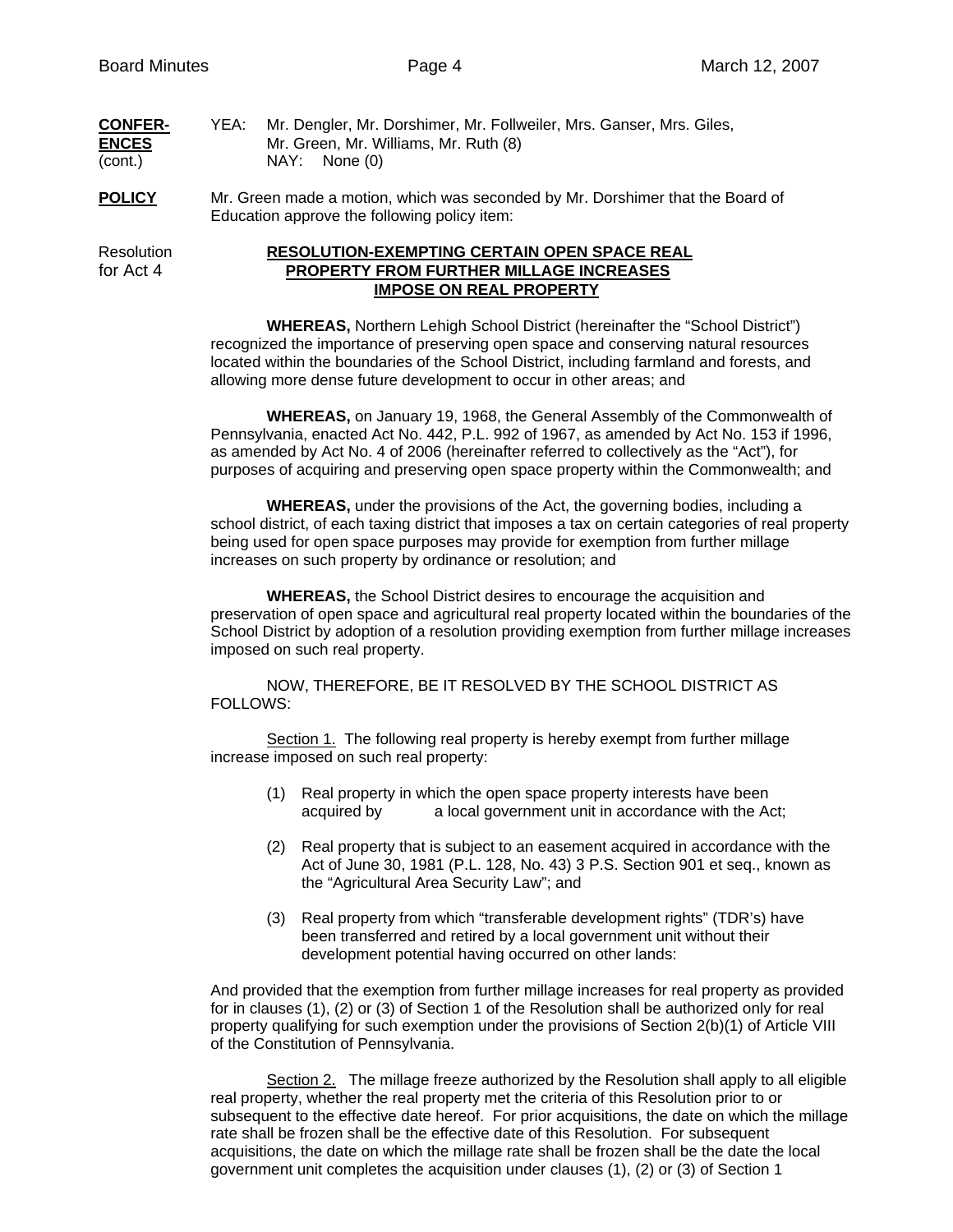hereinabove. The Lehigh County Agricultural Land Preservation Board (hereinafter the "Board") and the Borough of Slatington and the Township of Washington (hereinafter **POLICY** collectively the "Local Municipalities") shall give the School District prompt written notice of (cont.) any real properties that have been acquired and are eligible for the freeze or which become eligible for the freeze by submitting to the School District a true and correct copy of the Deed, recorded at the Office of the Recorder of Deeds of Lehigh County, reflecting the open space interest acquisition. Failure of the Board and the Local Municipalities to properly include real property otherwise eligible for the freeze will case loss of exemption for that real property for the next succeeding school year. Upon receipt of such notice, the School District shall in turn give prompt notice to the appropriate tax collection agent of the exact amount of the millage, the date it was frozen, and each parcel to which the freeze applies. The exemptions granted under this Resolution shall not be considered by the State Tax Equalization Board in deriving the market value of School District real property so as to reduce the subsidy to the School District or to increase the subsidy to any other school district.

> Section 3. Any real property otherwise eligible for exemption hereunder may be released from exemption upon written request of the owner delivered to the School District and the other governing bodies of each taxing district authorizing exemption on or before the real estate tax levy in any school year.

Section 4. The School District may repeal this Resolution at any time; provided, however, that any real property which is subject to the freeze when the Resolution is repealed shall thereafter continue to be frozen, buy only for so long as the properties otherwise continue to be eligible for exemption under the Act.

Section 5. This Resolution shall become effective only if the governing body of each taxing district, i.e., Lehigh County and either the Borough of Slatington or Washington Township, that imposes a tax on the real property approves the exemption by adoption of an ordinance authorizing such exemption and, if so, on the date the last of the required ordinances becomes effective.

Mr. Green commented that he feels this is a good thing for the district but he would rather see someone taking the initiative and instead of keeping things in farmland, because eventually we don't have money to pay bills now and if things stay status quo this act actually means we're not going to collect any more money on farm land. This means that the tax burden again is falling back on the home owner. Everybody needs to realize that this is good for the farmer not great for the home owner. It could be worse if it is developed. Ultimately what he would like to see is someone get some kind of industrial base or commercial base something that we get dollars in without any strings attached because that is what we need for Northern Lehigh to take some of the tax burden off the home owner.

Mr. Dorshimer commented that this act only covers farms that have gone into conservation. The development rights have been sold and they no longer can be developed. There is only four farms that he knows of within our district that have been accepted into conservation and there are some more farms that have applied for conservation.

Mr. Ruth questioned a statement within the act that he understands it to mean that the farmer will get years of tax breaks being in conservation but, many years later, they can decide to sell their property?

Mr. Dorshimer stated that they can sell the property but that is stays in conservation. The only way the property can come out of conservation is if the person who purchases the property buys the conservation rights back and also pays all property taxes from that point back to the initial date the property was granted conservation rights.

Mr. Green said that he understood that to be correct for other Acts, but thought once farmland is in conservation it is in forever.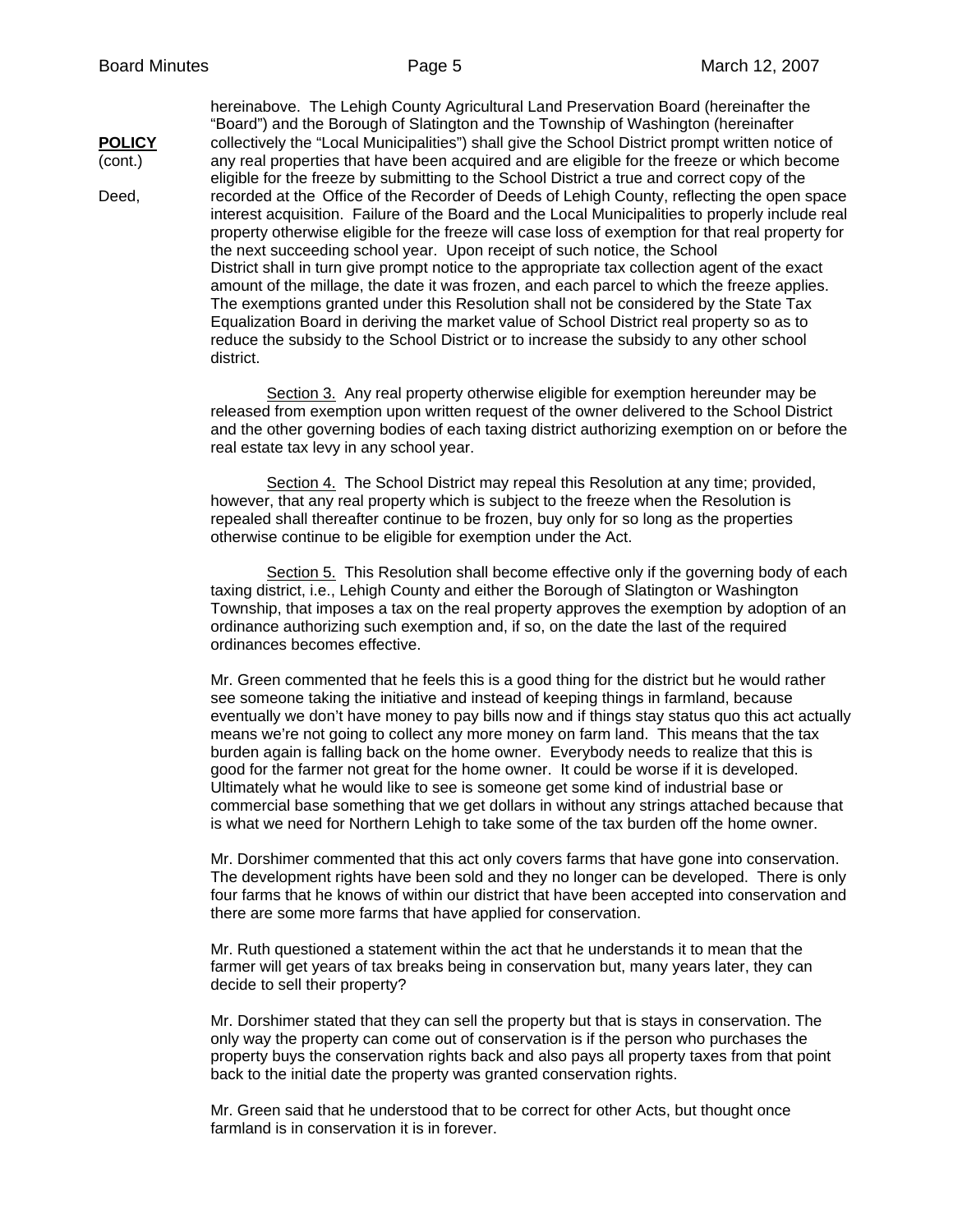| <b>Board Minutes</b>                                                          |                                                                                                                                                                                                                                                                                                                                                            | Page 6                                                                                                                        | March 12, 2007 |  |  |  |
|-------------------------------------------------------------------------------|------------------------------------------------------------------------------------------------------------------------------------------------------------------------------------------------------------------------------------------------------------------------------------------------------------------------------------------------------------|-------------------------------------------------------------------------------------------------------------------------------|----------------|--|--|--|
| <b>POLICY</b><br>(cont.)                                                      | Mr. Dorshimer stated that as he was looking into Act 4 and asking questions he was told that<br>the land can come out of conservation but only after they pay all the taxes on the property<br>from the time it was in conservation.                                                                                                                       |                                                                                                                               |                |  |  |  |
|                                                                               |                                                                                                                                                                                                                                                                                                                                                            | More discussion ensued and Mr. Dorshimer stated that he would be willing to get a written<br>statement clarifying this issue. |                |  |  |  |
| Motion<br>Table Act 4<br>Resolution                                           | Mr. Green made a motion, which was seconded by Mr. Williams that the Board of<br>Education approve to table the Act 4 Resolution until further information is received.                                                                                                                                                                                    |                                                                                                                               |                |  |  |  |
|                                                                               | YEA:<br>NAY:                                                                                                                                                                                                                                                                                                                                               | Mr. Dengler, Mr. Dorshimer, Mr. Follweiler, Mrs. Ganser, Mrs. Giles,<br>Mr. Green, Mr. Williams, Mr. Ruth (8)<br>None (0)     |                |  |  |  |
| <b>CURRIC-</b><br><b>ULUM</b><br><b>AND</b><br><b>INSTRUC-</b><br><b>TION</b> | Mr. Dorshimer stated that he is hearing great things from the high school about going after<br>the kids as early as 9 <sup>th</sup> grade and trying to steer them down the road of opportunity. He<br>thanked the administrators at the High School as well as the guidance department for<br>steering these students into opportunities that are needed. |                                                                                                                               |                |  |  |  |
| <b>NEW</b><br><b>BUSINESS</b>                                                 | Mrs. Ganser made a motion, which was seconded by Mrs. Giles that the Board of<br>Education approve the following new business item:                                                                                                                                                                                                                        |                                                                                                                               |                |  |  |  |
| School Board<br>Resignation<br><b>Franklin Beers</b>                          | Resignation School Board Member - Franklin Beers                                                                                                                                                                                                                                                                                                           |                                                                                                                               |                |  |  |  |
| Emergency<br>Operations                                                       | Approve changes to the Northern Lehigh School District Emergency Operations Plan as<br>presented. (Separate Attachment to Agenda For Board Members Only)                                                                                                                                                                                                   |                                                                                                                               |                |  |  |  |
| Plan                                                                          | YEA:<br>NAY:                                                                                                                                                                                                                                                                                                                                               | Mr. Dengler, Mr. Dorshimer, Mr. Follweiler, Mrs. Ganser, Mrs. Giles,<br>Mr. Green, Mr. Williams, Mr. Ruth (8)<br>None $(0)$   |                |  |  |  |
| Name<br>Plate<br>Franklin<br><b>Beers</b>                                     | Mr. Green made a motion, which was seconded by Mrs. Ganser that the Board of<br>Education approve to give Mr. Beers his board member name plate in honor of his years<br>of service.                                                                                                                                                                       |                                                                                                                               |                |  |  |  |
|                                                                               | YEA:<br>NAY:                                                                                                                                                                                                                                                                                                                                               | Mr. Dengler, Mr. Dorshimer, Mr. Follweiler, Mrs. Ganser, Mrs. Giles,<br>Mr. Green, Mr. Williams, Mr. Ruth (8)<br>None $(0)$   |                |  |  |  |
| School Board<br>Appointment<br>Donna Kulp                                     | Mrs. Ganser made a motion, which was seconded by Mr. Dengler that the<br>Board of Education appoint Mrs. Donna Kulp as new school board member<br>replacing Mr. Beers who resigned.                                                                                                                                                                        |                                                                                                                               |                |  |  |  |
| Edward<br>Hartman                                                             | Mr. Green made a motion that the Board of Education appoint Edward Hartman<br>as new school board member replacing Mr. Beers who resigned.                                                                                                                                                                                                                 |                                                                                                                               |                |  |  |  |
| Close<br>Nominations                                                          | Mrs. Ganser made a motion which was seconded by Mr. Dengler that nominations for<br>vacant school board seat be closed.                                                                                                                                                                                                                                    |                                                                                                                               |                |  |  |  |
| Vote on<br>Donna Kulp                                                         | <b>ROLL CALL:</b>                                                                                                                                                                                                                                                                                                                                          |                                                                                                                               |                |  |  |  |
|                                                                               | YEA:<br>Mr. Dengler, Mr. Dorshimer, Mr. Follweiler, Mrs. Ganser, Mrs. Giles,<br>Mr. Williams, Mr. Ruth (7)<br>NAY:<br>Mr. Green (1)                                                                                                                                                                                                                        |                                                                                                                               |                |  |  |  |
|                                                                               | Motion carried.                                                                                                                                                                                                                                                                                                                                            |                                                                                                                               |                |  |  |  |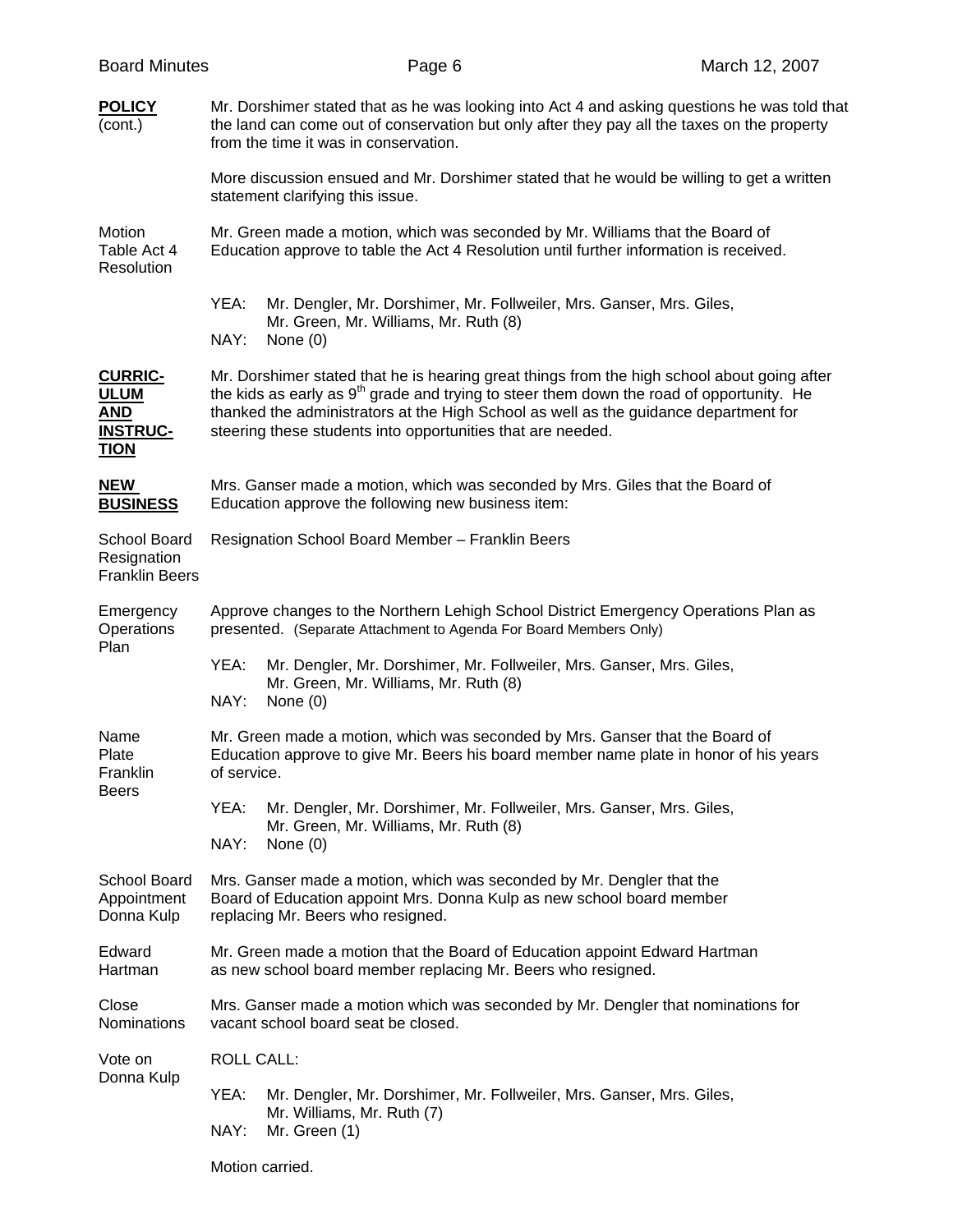| <b>NEW</b><br><b>BUSINESS</b><br>(cont.)                         | Mrs. Ganser stated that Mrs. Kulp is a frequent attendee of Northern Lehigh School Board<br>Meetings and keeps herself well informed on issues going on in the school district. Mrs.<br>Ganser feels she will do an excellent job.                                                                                                                                           |  |  |  |
|------------------------------------------------------------------|------------------------------------------------------------------------------------------------------------------------------------------------------------------------------------------------------------------------------------------------------------------------------------------------------------------------------------------------------------------------------|--|--|--|
|                                                                  | Mrs. Kulp accepted the position and said that she would be honored to have the opportunity<br>to serve on the board.                                                                                                                                                                                                                                                         |  |  |  |
|                                                                  | Mr. Dorshimer stated that she can go down to the district magistrate's office to be sworn in<br>and if the board permits she may be invited to attend executive session after tonight's<br>regular school board meeting.                                                                                                                                                     |  |  |  |
|                                                                  | Mr. Ruth asked how fellow board members felt about her attending tonight's executive<br>session and there was agreement to allow her to attend.                                                                                                                                                                                                                              |  |  |  |
| <b>FINANCIAL</b>                                                 | Mrs. Ganser made a motion, which was seconded by Mr. Green that the Board of<br>Education approve the following financial items:                                                                                                                                                                                                                                             |  |  |  |
| Financial<br>Reports                                             | Approve the Following Financial Reports:                                                                                                                                                                                                                                                                                                                                     |  |  |  |
|                                                                  | 1. General Fund month of February<br>2. Athletic Fund month of February<br>3. Capital Reserve month of February<br>4. Cafeteria Fund month of February<br>5. NLHS Student Activities Account month of February<br>6. NLHS Scholarship Account month of February<br>7. NLMS Student Activities Account month of February                                                      |  |  |  |
| Payment of<br><b>Bills</b>                                       | Approve the Following List of Bills:                                                                                                                                                                                                                                                                                                                                         |  |  |  |
|                                                                  | 1. General Fund months of February and March<br>2. Athletic Fund month of February<br>3. Cafeteria Fund month of February and March                                                                                                                                                                                                                                          |  |  |  |
| <b>Real Estate</b><br><b>Tax Bill</b><br>Installment<br>Payments | Authorize the Business Manager to proceed with real estate tax bill arrangements that will<br>include provisions for the installment payment of real estate taxes for qualified<br>homestead/farmstead properties with the number of installment payments set at three (3) and<br>payment due dates set at August 10, October 10, and December 10.                           |  |  |  |
| Donation<br>Desk to NLEF                                         | Authorize administration to donate 20 unused school desks, currently in storage, to the<br>Educational Foundation to be used as a Foundation fundraiser.                                                                                                                                                                                                                     |  |  |  |
| Contract for<br>Emergency<br><b>Lighting HS</b>                  | Authorize administration to contract with Eastern Consultants to perform a study and prepare an<br>report on the emergency lighting system at the high school at a cost of \$2,000.00.                                                                                                                                                                                       |  |  |  |
| Lease Buyout<br>Calfirst                                         | Authorize administration to proceed with the buyout of the Calfirst 2004 lease in the amount of<br>\$15,750.00.                                                                                                                                                                                                                                                              |  |  |  |
| LCCC<br>2007-2008<br><b>Budget</b>                               | Approve a resolution regarding the 2007-2008 Lehigh Carbon Community College Sponsor<br>contribution Budget. Total expenditures equal \$5,603,934, an increase of \$335,644 (6.4%) over<br>the 2006-2007 budget. Northern Lehigh's enrollment is 144 FTE, an increase of 10%. Northern<br>Lehigh's share of the total budget is \$216,228, an increase of \$15,233 or 7.6%.  |  |  |  |
| <b>Solicit Bids</b><br><b>Art Supplies</b>                       | Authorize proper officials to solicit bids for art supplies for the 2007-2008 school year.                                                                                                                                                                                                                                                                                   |  |  |  |
| Act I<br>Calculating<br>Farmstead<br>Exclusion                   | As per Act 1 2006 to establish the method for calculating the farmstead exclusion as the ratio of<br>the median farmstead assessment to the median homestead assessment applied to the<br>homestead exclusion amount. (Based on currently available information for Northern Lehigh<br>School District, the median homestead assessment is \$41,800 and the median farmstead |  |  |  |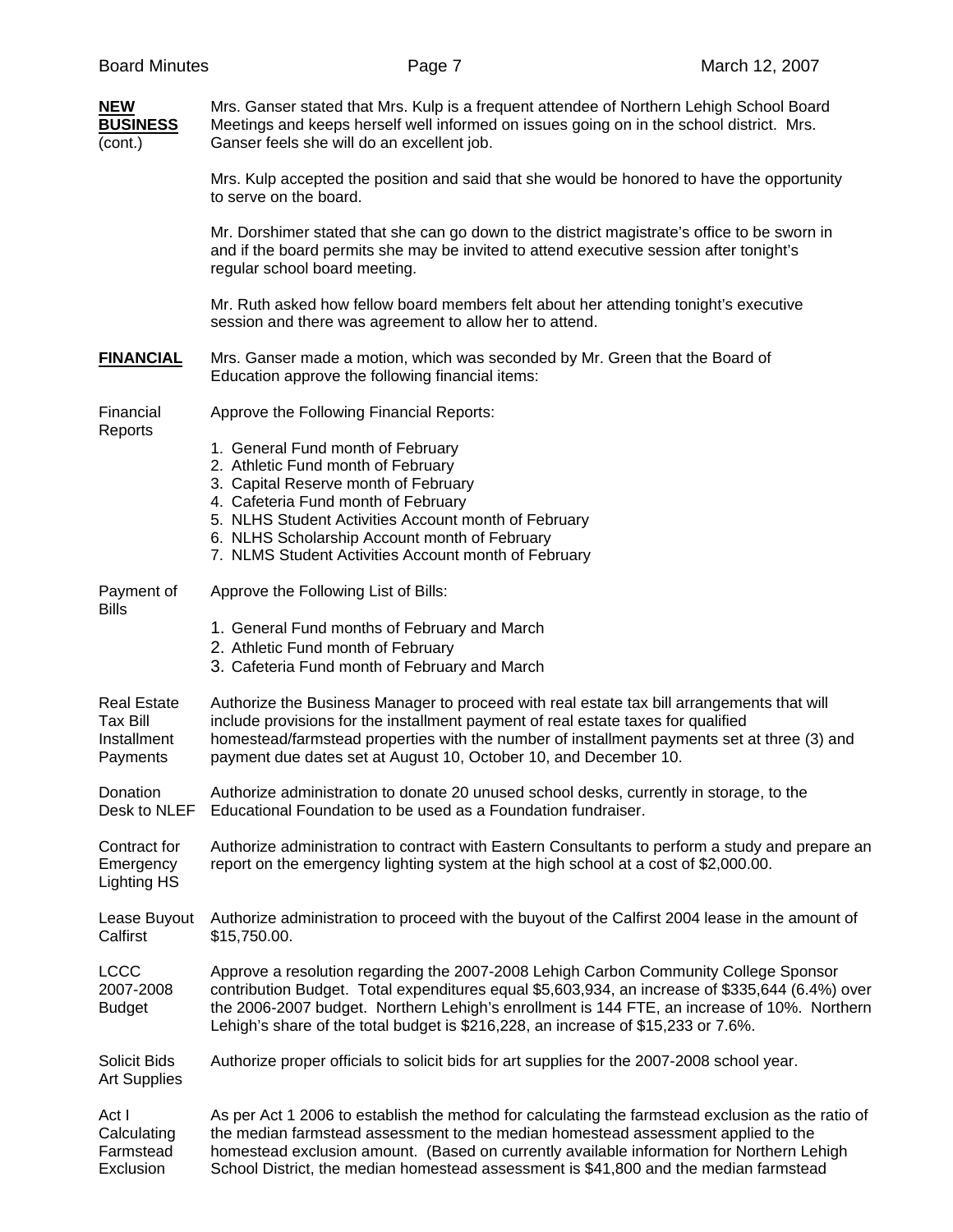is

# **FINANCIAL** assessment is \$1400. The ratio is 3.35%. When applied to the estimated \$342 homestead (cont.) exclusion, the estimated farmstead exclusion is \$11.45)

#### **PUBLIC** Donna Kulp – Washington Township asked to explain the way we are allowing installment **COMMENT** payments for real estate taxes. Does that mean the discount amount will not apply to those payments for real estate taxes. Does that mean the discount amount will not apply to those folks if they take the installment payment option?

 Mrs. Blank stated that yes it does mean that they will not be allowed to pay discount. The installment payment would be three payments based on the face amount of the taxes.

**PUBLIC** Donna Kulp – Washington Township asked if that installment amount would be specified on **COMMENT** the bills.

> Mrs. Blank stated that the installment payments will only be offered to people who are qualified homestead/farmstead. The bill will offer them the option of installment payment and the bill will show the installment amount and the due dates.

> Mr. Dorshimer stated that when we had an outside person as the substitute teacher caller he did not remember ever paying for long distance phone calls.

**PUBLIC** Mrs. Rehrig, Business Office Accounts Payable, stated that the prior substitute teacher caller **COMMENT** was also reimbursed for long distance phone calls.

> YEA: Mr. Dengler, Mr. Dorshimer, Mr. Follweiler, Mrs. Ganser, Mrs. Giles, Mr. Green, Mr. Williams, Mr. Ruth (8)<br>NAY: None (0) None (0)

 Mr. Green wanted to advise the public there was a presentation on the independent auditors report at the finance committee meeting. He stated that he constantly hears that the district

 over spending, administrators don't watch their budgets, teachers who just keep going and so on but this document does not show that as they heard the other night. He asked the auditor at the presentation if we, "Are we spending like drunken sailors or aren't we?" She stated that we absolutely are not. Your administration, business office etc. is doing a good job holding down costs and holding down expenses. Bottom line is last year instead of having to dip into our fund balance we actually had money left over. There are three kinds of sightings you can get on an independent audit which are a material weakness, total inappropriate accounting, stealing etc. We had none of those sightings. Next is a reportable condition which is a little less than a material weakness of which there were none noted. That is a clean audit. The best you can get. Lastly, is what they call a recommendation which is just little suggestions on changes for the district. He thanked the business manager and business office for a job well done.

### **CORR-** Mr. Dorshimer reported he received correspondence from CLIU on the CLIU#21 School Board **ESPON-** Conference on March 29, 2007 at 5:30 at the Days Inn. Mr. Dorshimer said it is well worth **DENCE** attending.

Mr. Ruth received information from Steckel & Stopp stating the Governor's Office of general council would like to compile a contact list of all local government officials involved in the Pandemic Planning and Emergency Preparedness initiative plans in Pennsylvania. Steckel & Stopp submitted a letter providing them the with contact information requested.

Dr. Sham reported that today our Pandemic Planning committee met to review the Pandemic Plan that has been constructed. He reported that it is in rough draft currently and he is in the process of making changes. Once changes are complete it will go back to the committee for final review. Once approved by the committee it will come to the board for review.

Mr. Ruth also received correspondence from Northern Lehigh School District High School Basketball Team. The letter states they will be holding a dinner to celebrate the winning of the 2006-2007 Colonial League Championship. They are inviting two board members to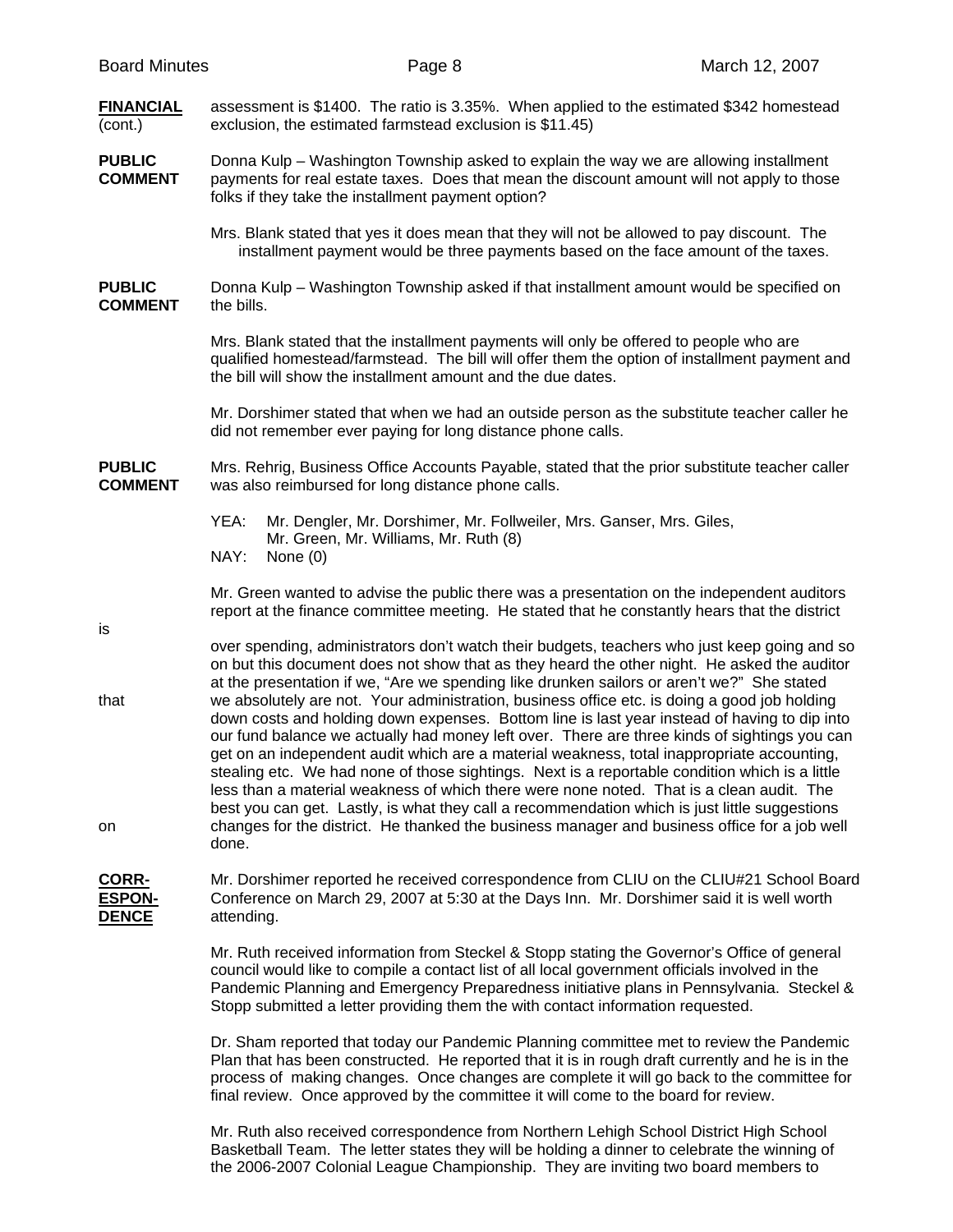attend. Mrs. Ganser and Mr. Follweiler stated that Mr. Oertner has already approached them to attend the dinner and they have accepted.

**CORR-** Mr. Ruth also received information on an insiders view of myspace.com. The article was **ESPON** written by a police officer on school safety and preventing school violence. This information **DENCE** was forwarded to Dr. Sham. (cont.)

**GUESTS**

**RECOG-** Robyn Dengler – Washington Township asked if the approximate cost for the building **NITION OF** of the science lab at the high school was  $\frac{3}{4}$  of a million dollars.

> Dr. Sham stated that he would not know a true amount until an architect has been hired and the plans and specs have been completed.

Mrs. Dengler asked if the project would be open to the public for bidding.

 Dr. Sham stated that the project must go through Plancon and therefore would have to be bid. He further stated that there was a question raised after last weeks board meeting on whether LCTI could come in and take on all or some responsibility of building the science lab. This would allow us to build the project without having to pay prevailing wages and save money but feels this should be reviewed by the solicitor for legal concerns.

 Mrs. Dengler wanted to know what responsibility the tax payers will have in the completion of this project.

 Dr. Sham said the agreement is between the Education Foundation and the School District. He said the construction of the science lab will only take place when money is released to the school district form the Education Foundation.

 Mrs. Dengler asked if there was anything in the contract that says the tax payers would not be responsible for the completion if it only gets to a shell.

Dr. Sham told her that it is spelled out in the contract.

 Mrs. Dengler reiterated that she does not want the burden to fall back on the tax payers of this community.

Dr. Sham again told her it is not the responsibility of the tax payers to fund this project.

 Susan Firth – Slatington Borough wanted to know with all the current publicity with the principal at Bethlehem Area School District what is our school district policy on child abuse clearances and random drug screening for staff members who deal directly with children.

 Dr. Sham stated that currently he does not think random drug screening would pass and therefore is not a part of policy. If this is something the school board would suggest he would recommend a solicitor's opinion first on whether this was allowed. Currently all new employees must have a Child Abuse History Clearance, a Criminal Record Check and as of April 1, 2007 a FBI Criminal Record Check.

Ms. Firth asked if criminal checks are done periodically or is it once and done?

 Dr. Sham told her that the way the law reads is as long as you stay in your current position you never need to get new clearances.

Ms. Firth asked how we go about changing policy on clearances and drug testing.

 Dr. Sham stated that if the Board views this as policy they would want to change it would have to go to the policy committee and he would recommend a solicitor's opinion on whether random drug testing is allowed because he would not want the school district to get into any legal